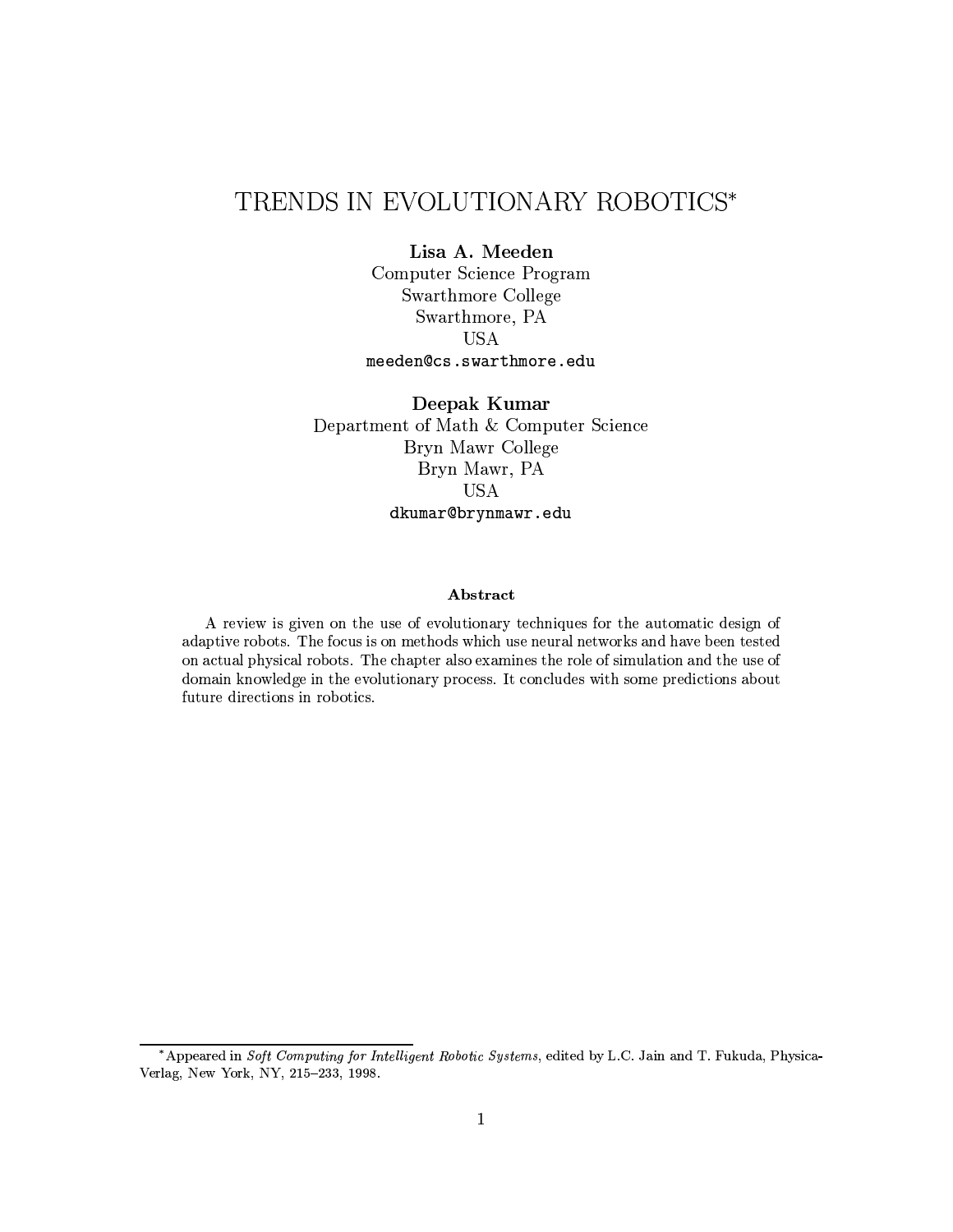#### $\mathbf{1}$ Introduction

To be truly useful, robots must be adaptive. They should have a collection of basic abilities that can be brought to bear in tackling a variety of tasks in a wide range of environments. These fundamental abilities might include navigation to a goal location, obstacle avoidance, object recognition, and object manipulation. However, to date, this desired level of adaptability has not been realized. Instead, robots have primarily been successful when deployed in constrained environments to perform deterministic tasks. The result has been that robots have had very limited, task-specific competencies which do not generalize to new situations.

The main advantage of imposing strict constraints within a robotic domain is to enable the use of a predictive model. This implies that a particular set of sensor readings can be accurately translated into a representation of the current state of the world. Furthermore, the result of doing a particular action can be known in advance of actually executing it. This allows a robot to plan its behavior.

Even working within these simplified conditions, a third of the cost of an industrial robotic system is its programming [43]. Yet, the most exciting potential applications involve much more complex and dynamic environments than have typically been attempted so far (for example outdoor, subsea, and other planet environments). We should expect that the burden on the human designer of control software will only increase as we try to move towards these more advanced applications. One hope is that the uncertainty and variability that occur in physical sensors and actuators might lessen as our hardware technology improves, thus alleviating the programming problems that arise. However, some experiments have shown that using higher resolution sensors introduces more variation, not less as one might expect  $[42]$ .

The use of evolutionary computation is one of the most promising avenues for overcoming the bottleneck of the human engineer in the robot design process. In fact, it has been proposed that an evolutionary approach to the design of robots will eventually superceed design by hand [5]. The fundamental idea of this approach is to maintain a population of possible robot control architectures. The initial population is typically a collection of randomly configured architectures. Each architecture is evaluated according to an objective fitness measure and the better the robot performs using that architecture the more offspring it is allowed to produce in the next generation of the population. Over a number of generations, the fitness of the population increases and successful architectures are created. A human engineer must develop the evolutionary framework, but the actual design of the robotic systems is then automatically generated.

The most accurate fitness measure for a potential architecture is to allow it to control the actual robot operating in the physical world. Yet this can be a painstakingly slow process. Consider that each action can require a second of time to execute and that each fitness measure typically involves hundreds of actions. With a sizable population, the processing of a single generation may require an hour's time. When hundreds of generations are necessary to achieve reasonable results, one run of the evolutionary process may require several days. Two techniques have been employed to speed up the evolutionary process: the use of simulations for faster fitness evaluations and the seeding of the initial population with domain knowledge to decrease the overall number of generations required.

A central question when adopting the evolutionary computation approach is: What type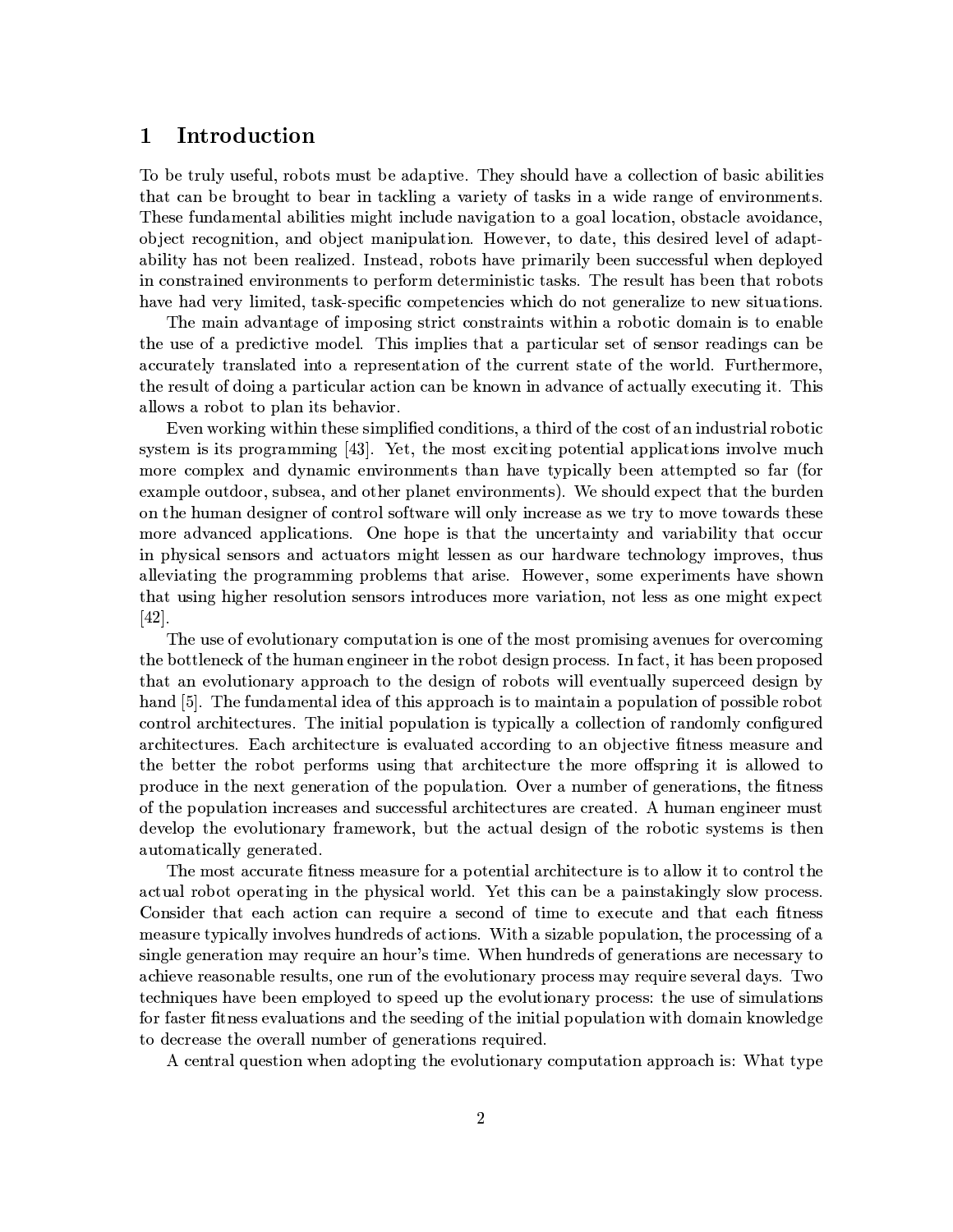\n
$$
t = 0
$$
  
\n randomly initialize pop(t)  
\n determine fitness of pop(t)  
\n repeat  
\n select parents from pop(t)  
\n recombine and mutate parents  
\n to create pop(t+1)  
\n determine fitness of pop(t+1)  
\n $t = t+1$   
\n until best individual is good enough\n

Figure 1: General Evolutionary Computation Algorithm

. The set of the set of the set of the set of the set of the set of the set of the set of the set of the set of the set of the set of the set of the set of the set of the set of the set of the set of the set of the set of ,- - / ,. / 

 % 

 ,. / % action rules  $[7]$ , and entire rule-based strategies  $[15]$ . Perhaps the most innovative direction, however, is the combination of evolutionary computation with artificial neural networks. Neural networks allow the evolutionary process to operate at a very low level, placing minimal constraints on the possible solutions. When a higher-level architecture is used designer bias is more prevalent  $[5]$ . In addition, neural networks are robust, noise tolerant and can be used for local learning starting from the points discovered by the global evolutionary process [36].

The remainder of this chapter is organized as follows. In Section 2, further background is given on evolutionary computation and neural networks. In Section 3, some specific research projects combining evolutionary computation and neural networks to control robots are examined. In Section 4, the current debate on the role of simulations is reviewed. In Section 5, the ways in which domain knowledge has been incorporated in evolutionary robotic systems is discussed. Finally in Section  $6$ , speculations about future trends in robotics are explored.

## -

### 2.1 Evolutionary Computation

 # 

branches of study: genetic algorithms, evolutionary programming, and evolution strategies  $[1]$ . Of these, the genetic algorithm approach developed by Holland, is the basis for most evolutionary robotics applications  $[22, 32]$ . Other related techniques that arose out of genetic algorithms are classifier systems  $[13]$  and genetic programming  $[26]$ .

All evolutionary computation methods attempt to mimic the process of natural evolution. 

 " ) depends on three operators: selection, recombination, and mutation. Selection is usually implemented as a probabilistic process using the relative fitness of an individual to determine its selection probability. In this way, fitter individuals are more likely to participate in producing the next generation. Recombination is the means of mixing the genetic material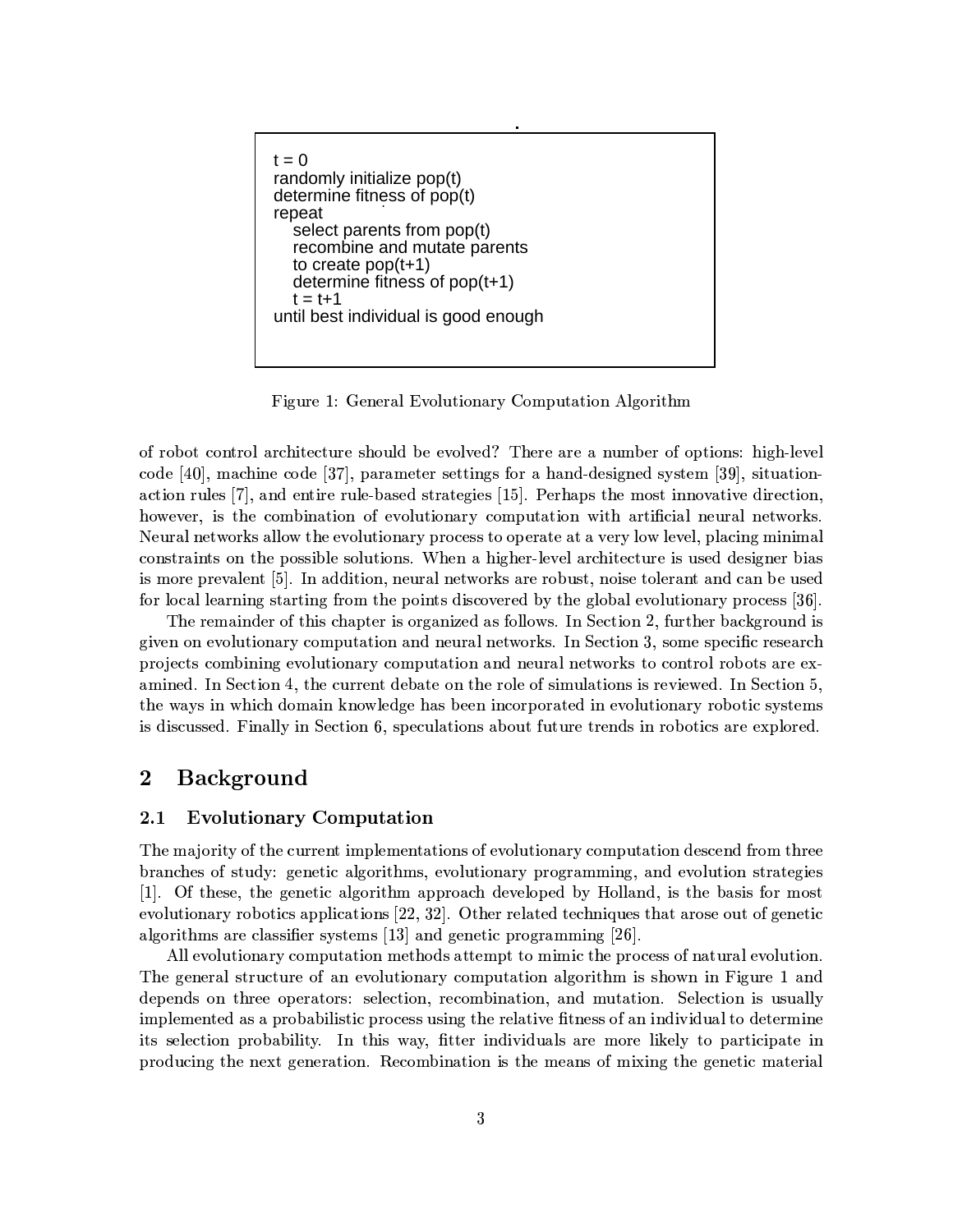of two parents to produce an offspring. Mutation creates random alterations in the genetic material of an offspring.

Consider the effects of each of these operators. Selection alone tends to fill the population with copies of the best individual from the initial population. Mutation alone induces a random walk through the search space. Selection and mutation (without recombination) creates a parallel, noise-tolerant, hill-climbing search. Selection and recombination (without mutation) tends to cause the process to converge on good, but sub-optimal solutions. Together the three operators form a flexible, robust, global search method.

#### $2.2$ **Artificial Neural Networks**

One of the most common artificial neural architectures is a layered, feedforward network. Each unit in one layer is linked by weighted connections to each unit in the next layer. Various amount of activation are applied to the units in the initial layer, representing the input to the network. This activation then flows across the connections to higher layers, with the weights mediating the amount of activation that is passed on to successive units. The final pattern of activation present on the last layer is considered to be the output produced.

A supervised learning algorithm such as back-propagation can be repeatedly applied to adjust the weights of a network enabling it to learn to associate arbitrary pairs of input and output patterns [41]. If the input pattern is interpreted as representing sensory information and the output pattern as an action, a network can be used to control a robot. As a result of this training process, the network learns to recode the incoming sensory patterns into new patterns at the intermediate layers so that the appropriate output action is produced. These intermediate layers are termed hidden because they do not have direct access to the environment.

One drawback of the standard feedforward architecture is that it is difficult to represent time in an efficient manner. Certainly for controlling a robot timing information is crucial. A common method of accommodating time has been to represent time as space. This entails extending the input layer to act as a buffer of the past. A better approach is to deal with time implicitly rather than explicitly by using a recurrent architecture. One such recurrent architecture, called an Elman network, allows every unit in a hidden layer to have weighted connections to every other unit in the layer, including itself [9]. This gives the network a memory of its own internal recodings of its past sensory inputs. A more radical recurrent architecture abandons a layered topology and allows units to connect to one another in arbitrary ways.

In Section 3, we will see examples of feedforward, Elman, and arbitrary network architectures being employed to control robots.

#### 2.3 **Combining Evolutionary Computation and Artificial Neural Networks**

In applying evolutionary computation to neural networks for the purpose of robot control, two main methods have been used. The first method is to fix the topology of a network architecture and to then use evolutionary computation to determine the weights. Unlike back-propagation, which is a gradient descent procedure for finding an appropriate set of weights, evolutionary computation should avoid getting stuck in local minima. The second method is to allow evolutionary computation to actually determine aspects of the network's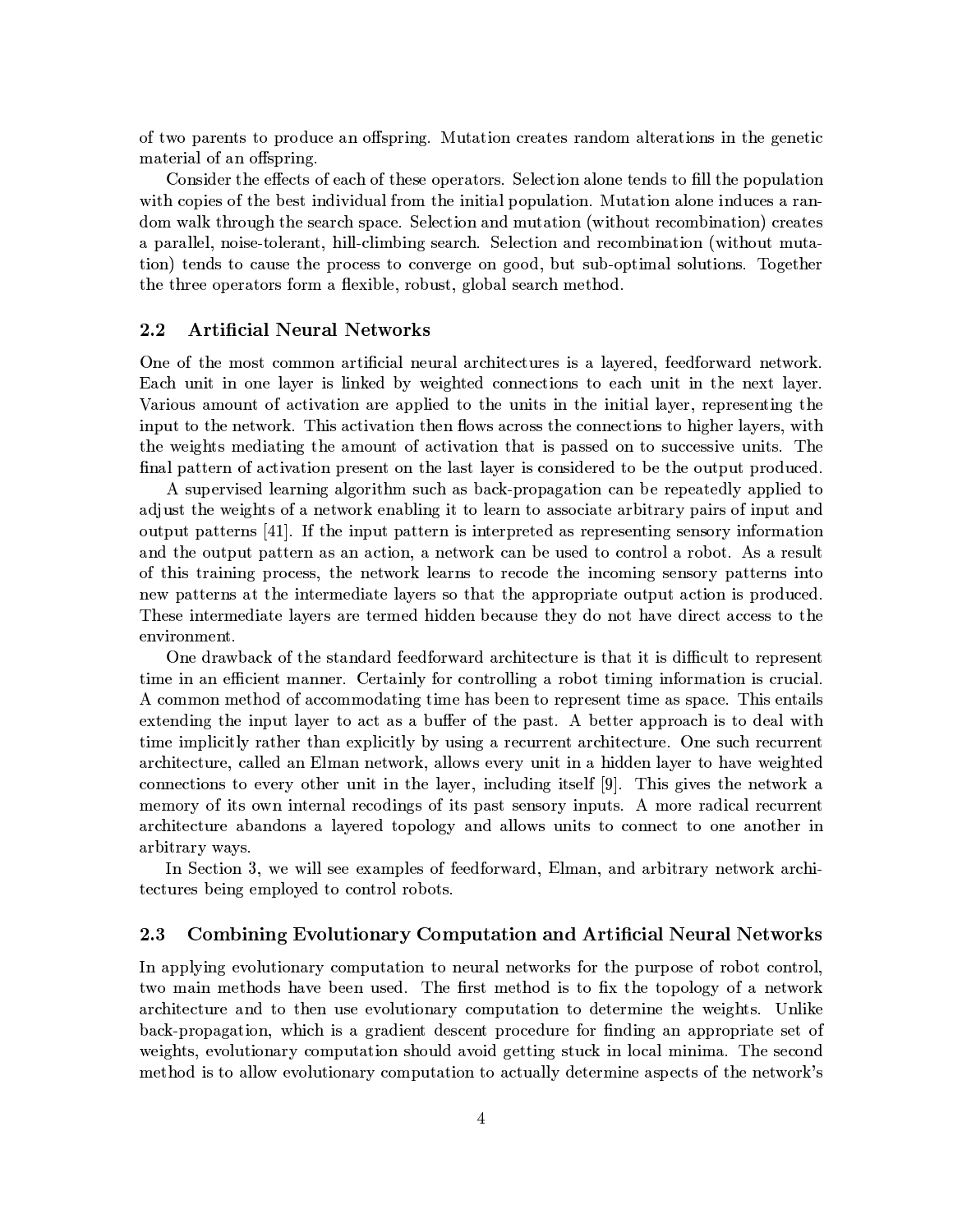topology. The weights may then be set through a separate learning algorithm or can also be determined by evolutionary computation.

In Section 3, we will see examples of both of these approaches, evolved weights and evolved topologies, being used to develop robot controllers.

#### 3 **Examples of Evolved Neural Network Robot Controllers**

Conducting evolution on physical robots is a time consuming process, and as a result most of the applications attempted so far have been fairly modest in scope. Often, for reasons of practicality, the robots used are quite small. This allows the task environment to be set up on a desktop with the robot tethered to a computer for data collection and tethered to an electrical outlet for power. One popular platform for conducting evolutionary experiments is the Khepera robot [33]. Khepera is circular in shape and miniature (diameter 55 mm, height 30 mm, and weight 70g). It has two DC motors which power two wheels. It's standard sensory apparatus consists of eight infra-red proximity sensors.

Of the five applications described below, the Khepera was used in two: battery recharging and trash collection. Another small robot, called the Gantry, was used for locating visual targets. A miniature car, called carbot, was used for light seeking and avoiding. Only the driving task involves a full size robot, a car called NAVLAB, which is part of an ongoing project at Carneigie Mellon University [38, 25].

#### $3.1$ Battery Recharging [12]

The environment was an empty rectangular arena with a gray floor. A light emitter was placed over one corner, and under this light a circular patch of the floor was painted black. This represented the battery recharging area. When the robot happened to pass over this black area its virtual battery would be instantly recharged. The Khepera robot was equipped with some additional sensors for this task. First it had three light sensors, two of which gathered ambient light, and one which pointed down at the floor. Second it had a virtual battery level sensor.

The goal of the evolutionary process was to determine an appropriate set of weights for a fixed Elman-style recurrent network with twelve input units for the sensors, five hidden units, and two output units for the motors. The process was run continuously for ten days with each generation lasting approximately three quarters of an hour.

Each individual set of weights was evaluated by a very simple fitness function that consisted of two components: one to maximize speed and the other to avoid the walls. When the robot was in the recharging area, fitness was defined to be 0. Notice that there is no explicit reward for recharging the battery; in fact in terms of direct fitness it is detrimental to spend time in the recharging area. However, there is an implicit benefit to recharging. A fully charged battery allowed the robot to move for 50 time steps, and each individual was allowed an upper limit of 150 time steps for evaluation. Therefore by recharging the battery, the robot could gain more time to accumulate fitness.

Analysis of the resulting behavior revealed that the robot exhibited very different strategies depending on its battery level. When the battery level dropped to about one third full charge, the robot began executing a trajectory that led it to the recharging area. Otherwise,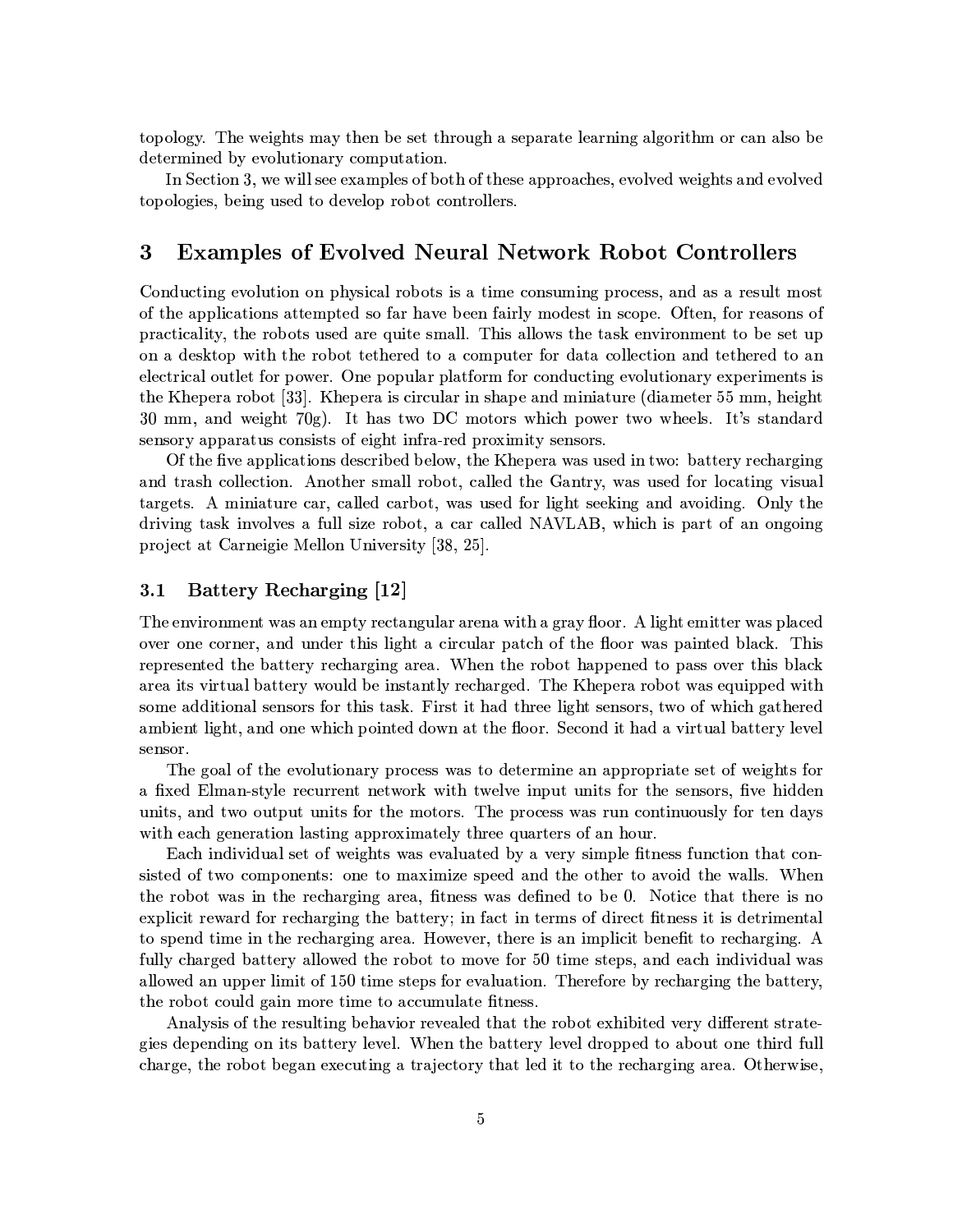it moved at nearly full speed along a slightly bended trajectory that avoided the recharging area.

Although a very general fitness function was used, the evolved robot controller was able to locate the battery recharging area and to instigate timely homing maneuvers when the battery level was low. To extend this generality even further, Floreano and Mondada suggest that it would be interesting to redo this experiment but eliminate the fitness function entirely and simply select those individuals that live longer. This would make the artificial evolution process more similar to natural evolution.

#### $3.2$ Trash Collection [35]

In order to pickup trash, the Khepera robot was equipped with a gripper module. The environment was a rectangular arena containing five pieces of randomly distributed trash (white cardboard cylinders). The robot's task was to find these targets, pick them up, carry them to the boundary of the arena, and drop them outside.

Nolfi compared five different architectures, the best of which was able to determine how to modularize the task. It was a two-layer feedforward network where the value of each motor output depended on a competition between two separate modules. The number of available modules was fixed at two per output node, but the interactions between the modules was determined by the adapted weights.

The fitness measure primarily depended on how many targets were successfully released outside the arena. To help bootstrap the process, the fitness measure also included a component to reward a robot's ability to simply pickup targets. It proved difficult for the robot to learn how to react to new targets when it was already carrying a target. To alleviate this problem, the training experience was manipulated to make this type of occurrence more frequent.

During the training process, the controllers were evaluated in a simulator. In spite of this, each evolution run still required approximately ten hours. After training was complete, the resulting control systems were downloaded into the physical robot and tested in the real environment.

To succeed at this task, the ability to distinguish between walls and targets is of crucial importance. Some errors made by the robots revealed that this was not a simple distinction, such as attempting to grasp walls or releasing a target over another target. The emergent modular architecture created modules specifically tuned to making this distinction under confusing sensory situations. The capacity to produce sharp switches in strategy in response to fine-grained sensory differences is a key to complex behavior.

#### $3.3$ Locating Visual Targets [6]

Several visual tasks were tried, including locating a large static target, locating a smaller static target, tracking a moving target, and locating a triangle target in the presence of a competing rectangle target. For these experiments a specialized piece of robotic equipment was developed called the Gantry robot. Instead of wheels, the robot is suspended from a gantry frame that allows translational movement in the X and Y directions. The robot is 150mm in diameter and can rotate. It is equipped with a camera pointed down at a mirror which is inclined at 45 degrees as well as several bumper sensors.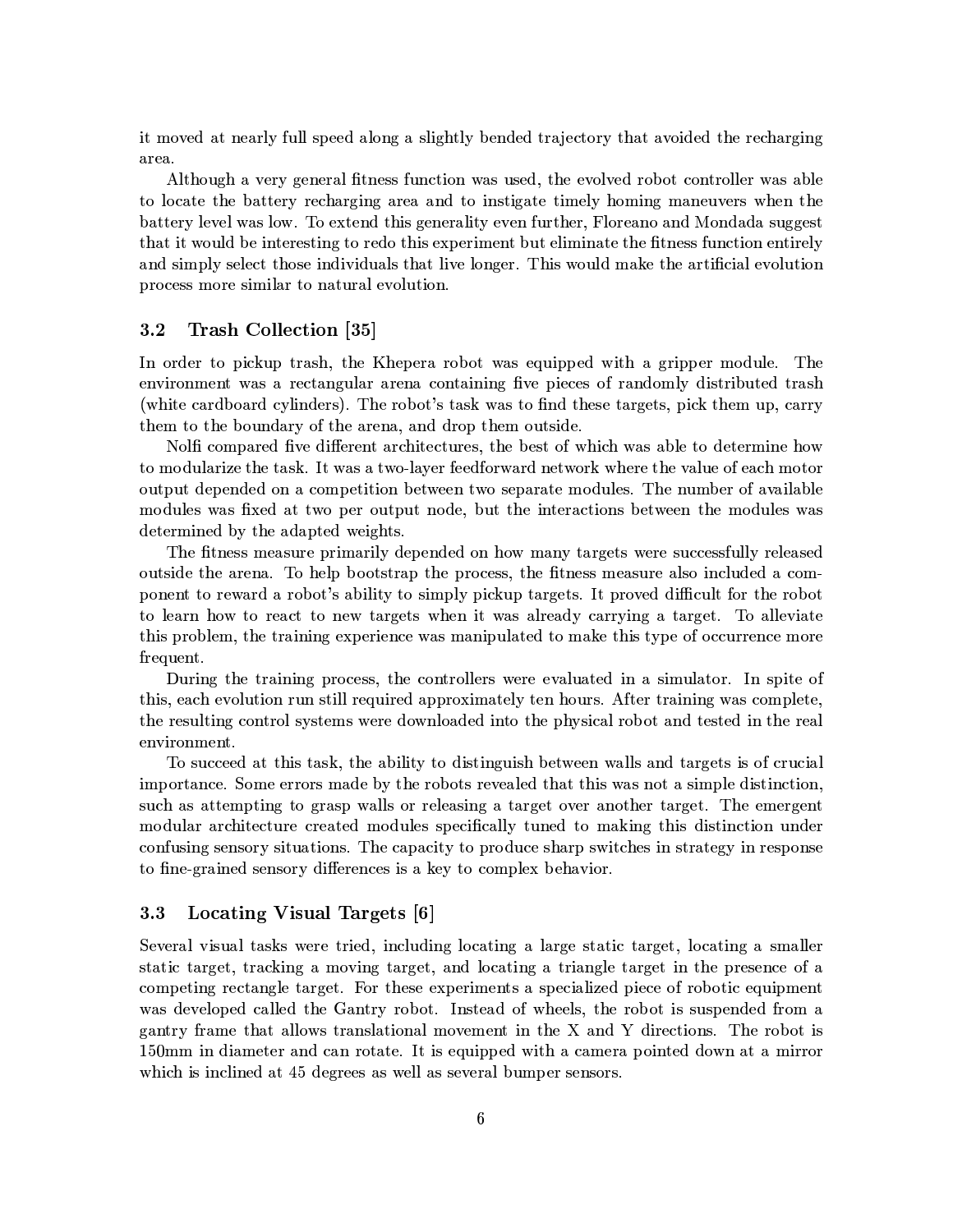In this case, the evolutionary algorithm searched for both a network architecture and a visual morphology. Each network had a fixed number of input nodes (for sensors) and output nodes (for motors), but the number of hidden nodes and the number and type of connections (either excitatory or inhibitory) was variable. Connections were allowed to be recurrent between any layer. Furthermore, rather than feeding a raw camera image to the controller, they allowed the method of sampling this image to be evolved along with the network. They achieved this by designating a set of possible receptive fields within the image.

The visual tasks involved finding a light colored target within the dark colored environment. The fitness measure was a function of the distance of the robot from the desired target—the closer the robot to the target the higher its fitness. For each possible architecture and visual morphology, the robot was given four trials starting from the same position but using different orientations. The final fitness was the worst score from these four trials. This allowed them to terminate trials as soon as they bettered a previous trial and thus improved the evaluation time.

Starting the evolutionary process from initially random populations proved to be too slow. Instead they selected one of the members of this initial random population that displayed "interesting" behavior and then cloned it to create a new population. Working with a converged population rather than a random population has been termed Species Adaptation Genetic Algorithm or SAGA [18]. From this starting point, the evolution run was able to develop good solutions within 10 to 15 generations with each generation taking about one and a half hours.

First the robot was evolved to successfully locate large (150cm wide) static targets. The final population from this experiment was used as the starting point for the next experiment of locating smaller (22cm wide) static targets. In less than 10 generations the population adapted successfully to the harder task. Again his new population was recycled and used as the starting point for the even harder task of tracking a moving target. Working in this incremental fashion it should be possible to gradually build up quite complex behaviors (see also [14]). Also allowing the morphology of the robot to be developed along with the controller may simplify the task solution considerably.

#### $3.4$ Seeking and Avoiding Light [29]

Carbot is a modified toy car which is approximately 15cm wide and 23cm long and is equipped with two light sensors and several bumper sensors. It was placed in a rectangular arena with a light in one corner. Its task was to constantly keep moving, avoid the walls, and respond appropriately to a light goal. When the goal was positive, carbot had to seek out the light until a maximum light reading was obtained. Once this was accomplished the goal automatically switched to a negative value, indicating that carbot had to avoid the light until a minimum light reading was obtained. The goal varied in this periodic manner throughout the task, seeking was immediately followed by avoiding and so on.

A local and a global method of reinforcement learning were compared for training carbot at this task—a special form of back-propagaion and an evolutionary algorithm. The topology of the network was fixed to be an Elman network with seven inputs for the sensors and goal, five hidden units, and four output units for the motor settings. The aim of both methods was to find an appropriate set of weights. The adaptation process was conducted on a simulation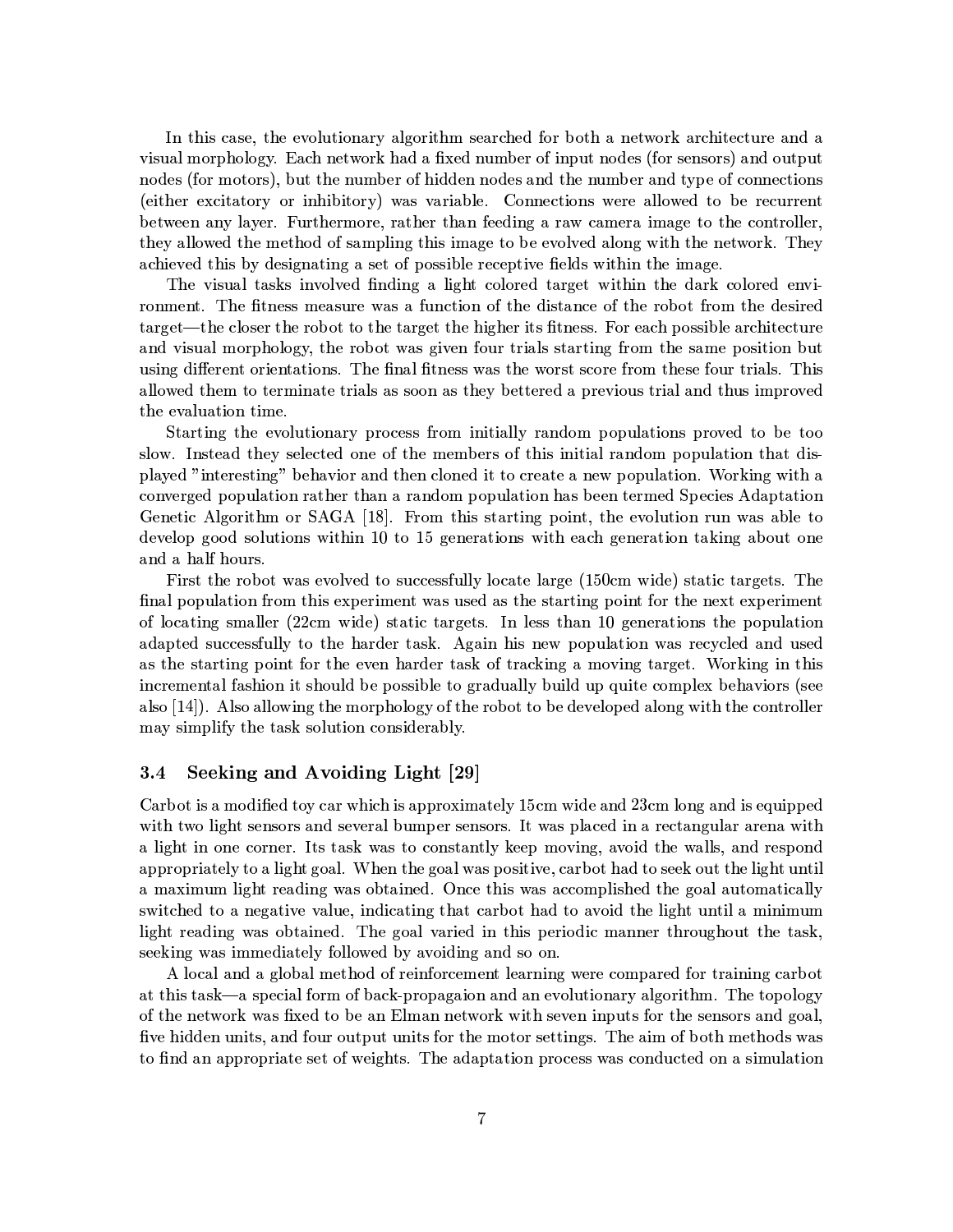and the best architectures were tested on the actual robot.

Statistical analyses revealed several quantitative differences between the two learning methods. The back-propagation algorithm out-performed the evolutionary algorithm in the original task. However, the evolutionary algorithm out-performed the back-propagantion algorithm when the task difficulty was increased either by removing the explicit goal (but keeping the periodic structure) or by removing immediate reinforcement feedback. Perhaps even more interesting were the qualitative differences in the behaviors produced by the two methods. Being a local method, back-propagation was more sensitive to the moment-to-moment changes in the environment and thus used the explicit goals to develop unique strategies tuned to each goal. In fact when no explicit goal was present, back-propagation trained networks sometimes created their own goal-like units in the hidden layer. In comparison, the evolutionary algorithm tended to develop a single overall strategy that was applicable to both goals. More importantly, the evolutionary algorithm's ability to find good strategies was quite robust across the experimental variations.

The respective strengths and weaknesses of these two methods are clearly complementary, suggesting that some hybrid of the two could be the most effective method. Because the evolutionary algorithm globally samples the entire space of alternative solutions while backpropagation locally searches the immediate neighborhood of a solution, the most straightforward form of hybrid would be to allow the evolutionary algorithm to find a good starting point in the weight space and then use back-propagation to do the fine tuning. As in nature, the global evolutionary method can determine a good gross solution which the local learning method can then adjust to the current environmental conditions.

#### $3.5$ Driving  $[3]$

NAVLAB is an autonomous land vehicle that has been operated in a wide variety of domains including dirt roads, bike paths, two-lane suburban neighborhood streets, and divided highways. A NAVLAB controller must determine an appropriate steering angle when given a video image from a camera mounted on the front of the car. Unlike the previous tasks, for this task there is a clear "right" answer for every situation as determined by human drivers.

A number of different network architectures have been explored for solving this driving task, the most successful of which is a three-layer, feedforward topology. It has a 2-D input retina for the video images, a small hidden layer, and a gaussian representation of the steering angle across thirty output units ranging from "sharp left" to "straight ahead" to "sharp right". Previously back-propagation had been used to determine the weights for these network controllers. Baluja set out to discover whether evolutionary computation could develop better controllers for this task.

Suppose that a "maximal" network describes the maximum connectivity of the networks to be evolved. Then through evolution, different topologies can be tested by selecting which of these possible connections to enable. If a connection is present, then a weight for it is determined as well. The maximal network for these experiments contained a 15x16 input retina fully connected to a five unit hidden layer fully connected to a thirty unit output layer, all strictly feedforward.

In order to reduce search times, Baluja created a novel evolutionary method called Population-Based Incremental Learning (PBIL). This algorithm requires that individuals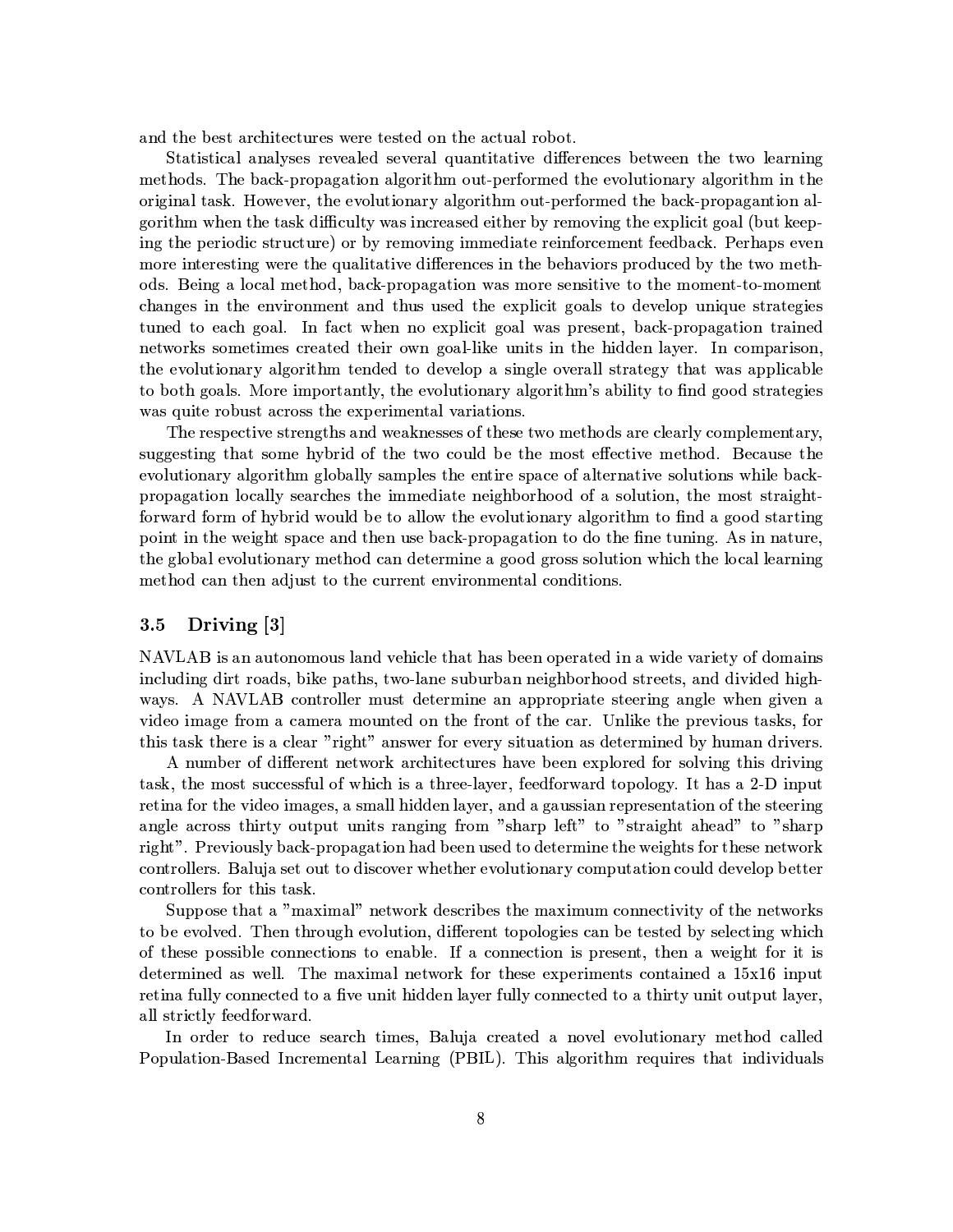in the population be represented with a binary alphabet (network weights can be represented as binary numbers if restricted to a range of values). The goal of PBIL is to produce a real-valued probability vector which can be considered a prototype for highly fit individuals in the population. By sampling this single probability vector an entire population can be stochastically produced and then tested. Based on the test results the values are adjusted to push the probability vector towards the best individual and away from the worst individual. In addition, a mutation operator is used to update the probability vector directly, by shifting each value a small positive or negative amount. Unlike a genetic algorithm, PBIL does not use any recombination operator.

To test possible networks for the driving task, a training set of 1000 images and correct steering angles were collected and saved. From this set, 100 examples are randomly selected for each network evaluation. The network which obtained the lowest error was designated best for that generation and the network with the highest error the worst.

The final networks evolved using the PBIL method kept only about half of the possible connections allowed in the maximal network. When compared with maximal networks trained with back-propagation, the PBIL networks showed a 13% reduction in error. Thus PBIL produced more space efficient and more accurate controllers. However this gain has a cost; to complete an entire PBIL run requires about an hour while a back-propagation run requires only a few minutes of processing time.

#### $3.6$ **Summary of Examples**

With the battery recharging task, Floreano and Mondada demonstrated that interesting, complex behavior can be obtained without an overly explicit fitness function. They further suggested that rather than employing a human engineered measure of some kind, ultimately the best measure may be the most general one—survival of the fittest.

In contrast to this call for more implicit fitness measures, Harvey, Husbands, and Cliff argued that complex behavior may best be obtained through a set of well designed incrementally harder fitness tests. Using related visual location tasks, they showed that by beginning each evolution run from a converged population rather than a random one, a faster more focused exploration was produced.

Another important aspect of Harvey, Husbands, and Cliff's experiments was that the visual morphology of the robot was evolved along with the controller. Because the human sensory apparatus is quite different from a robot's sensory apparatus, the way in which a human might consider processing a visual image will probably not translate well into a robot. Instead, by allowing the evolutionary process to operate on the sensory apparatus, a more efficient robot-based solution can emerge.

A similar conclusion was drawn by Nolfi with respect to modularization. Through a comparison of a number of network architectures for a trash collection task, Nolfi found that providing a network with modularization options was extremely beneficial. Again because of the differences between humans and robots in sensory capabilities, the way in which a human might subdivide a task may not translate well into a robot. Allowing the evolutionary process to consider how to break up a task can lead to simpler robot-centered solutions.

In the light seeking and avoiding task, Meeden demonstrated that an evolutionary algorithm is a robust method for determining a good gross solution to a robot control problem.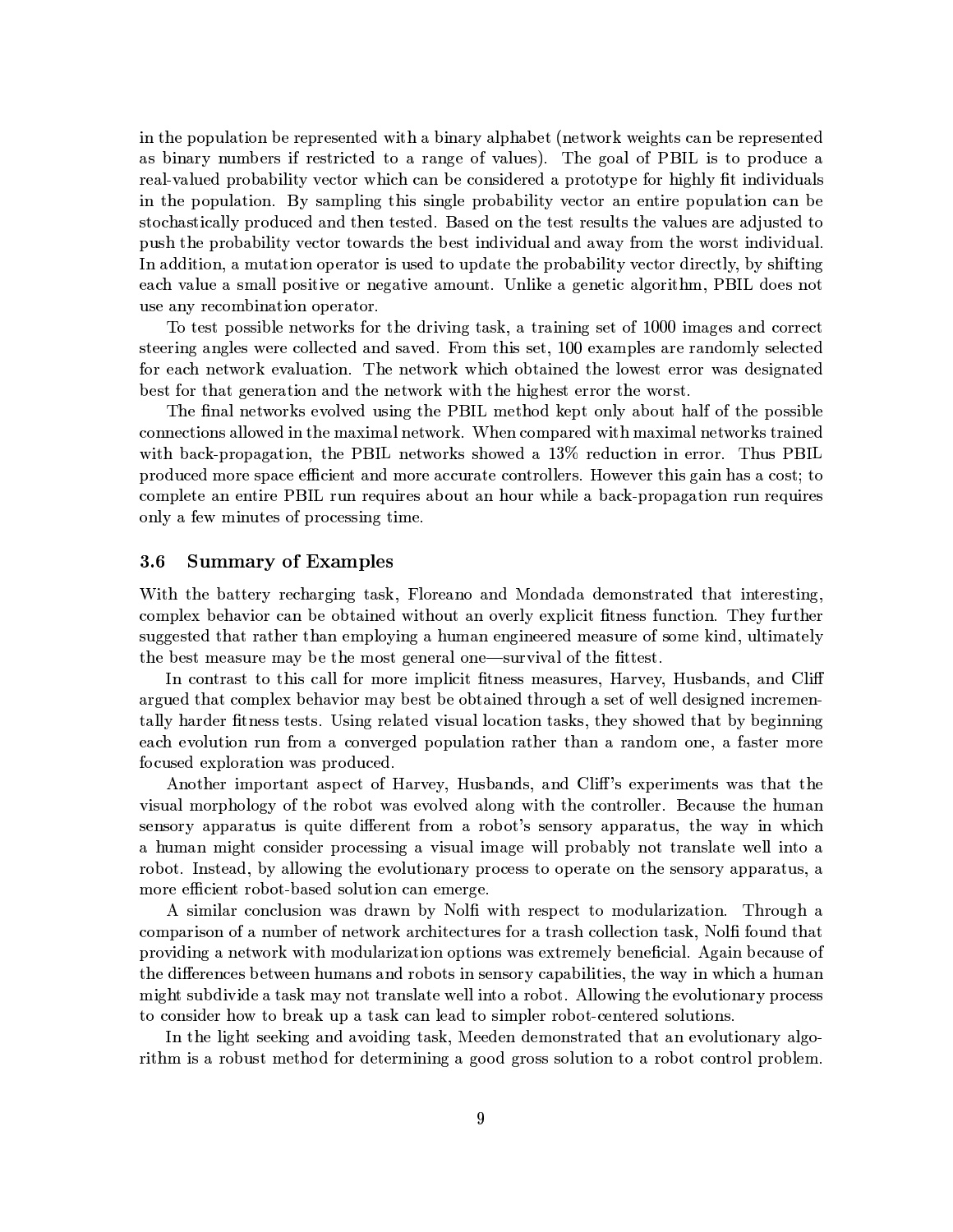She suggested that such a solution can be improved and fine tuned through additional training with a local learning method such as back-propagation. A hybrid of this kind can be robust across large environmental changes and yet sensitive to subtle features.

Finally in Baluja's studies, a fast, new evolutionary computation method called PBIL was employed to create controllers for driving. Both the topology and the weights of the networks were determined by the evolutionary process. The results demonstrated that automatically designed controllers out-performed hand-designed controllers.

Some questions arise from these studies. How large a role should the human designer play in shaping the robot's behavior through the fitness function? Should our models of evolution try to be more true to natural evolution? Or should we as engineers try to influence the evolutionary process more directly?

A related question that also emerges from these studies is: What aspects of the robot control system should be manipulated by the evolutionary process—the parameters, the architecture, or the robot itself? It appears that the more features that are accessible to the evolutionary process then the more successful the adapted controllers will be.

#### $\overline{\mathbf{4}}$ Simulation

There is currently a hot debate among people trying to understand and reproduce intelligent agents, that could be stated as follows: Is the simulation a powerful enough tool to draw sound conclusions, or should a theory or an approach be tested on a real agent, i.e. a robot?  $[11]$ 

Simulation in robotics, control theory, and AI has mostly been a complete waste of time. Of course there are certain cases in which simulation is inevitable ... what is at issue is whether results "demonstrated" using simulation *only* should be accorded worth. We think not. [27]

However, it does appear that simulations are not quite the dead-end some had suggested. For simpler cases at least it has been shown that they can be made accurate enough. Their attractive qualities of speed and ease of data collection can then be made use of. [24]

It is frankly easier to use robots situated in the real world than it is to try to build some all encompassing super-simulation. [23]

What makes a robot distinct from any other artificial intelligence project is that one must actually deal with hardware and the intrinsic limitations that all physical sensing and acting systems have [20]. By using a simulation, one can side these difficult hardware interactions completely, and this is what is at issue in the simulation debate. For example, the term "robot" is often used loosely to refer to a simulated "agent" or "animat" which may not have any physical counterpart upon which it is modeled [42]. In fact some such simulated "robots" could never be implemented in the real world because they depend on non-existent "sensors" to provide object-level information about the environment. The danger is that simulations simplify the learning problem too much by making the environment and the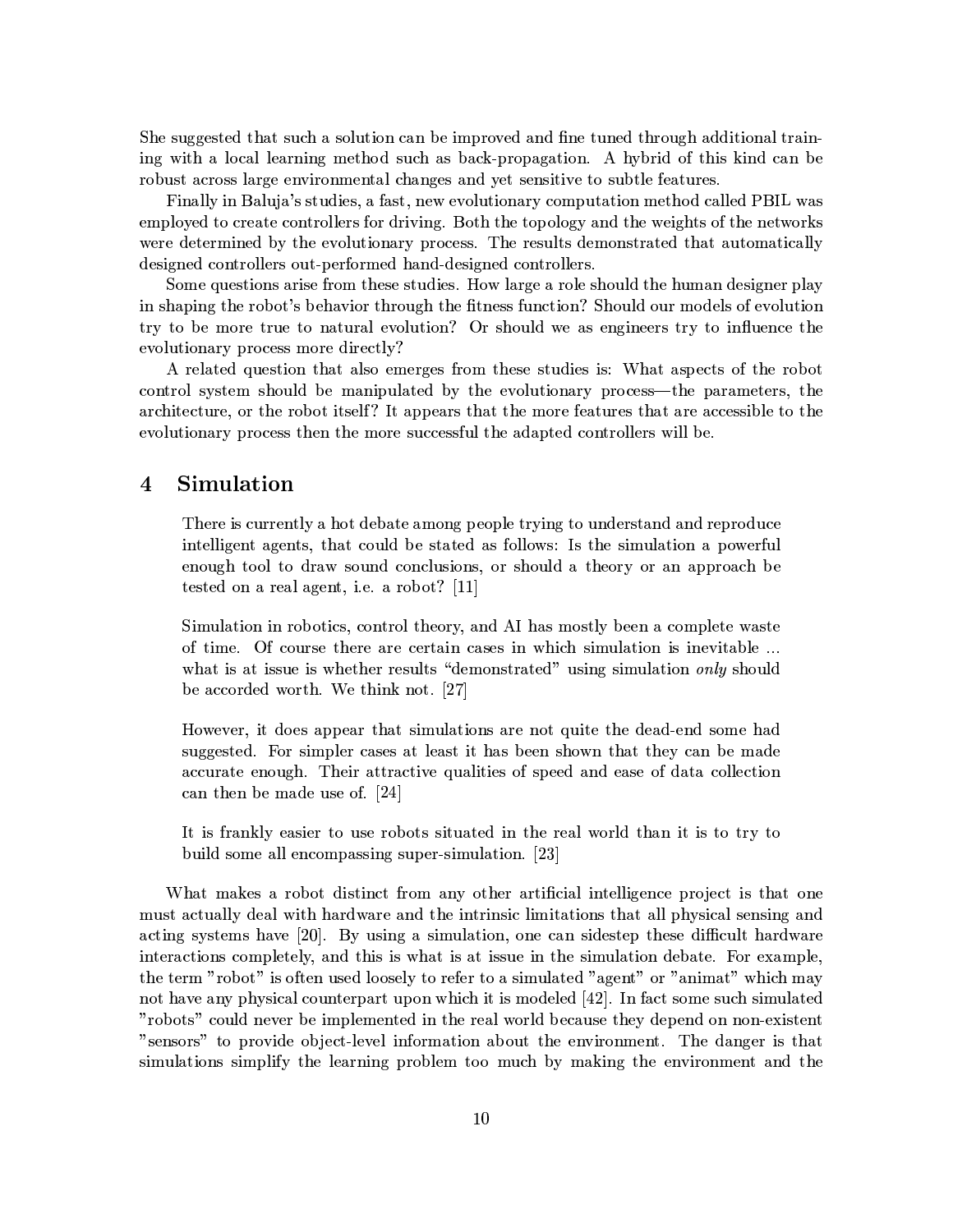robot clean and predictable. Thus there is no guarantee that results obtained in simulation will transfer to the noisy real world. This is termed the "correspondence problem".

Despite the difficulties simulations present they are still very attractive primarily because of their speed. An evolutionary experiment that takes several days on a physical robot may only require several hours on a simulated robot. This ability to obtain results quickly facilitates a more open-ended exploration of robot control ideas. In addition, simulated results are more easily collected, analyzed, and reproduced.

To lessen the correspondence problem, every effort should be made to keep simulations in close step with reality. Some specific suggestions have been made along this line: (1) base the simulation on carefully collected empirical data of a real physical robot; (2) add noise to the simulated sensory readings and the actuator outcomes; and (3) calibrate the simulation through tests on the real physical robot [19].

Calibration tests have provided interesting and somewhat contradictory results. In one case, neural network robot controllers adapted in simulation always performed better when tested in the real world than they had when tested in simulation [31]. The suspected cause of this improvement was that the physical robot's movements and sensor readings were not noisy in the same ways as the simulator's. The physical robot's experience was occasionally noisy while the simulator's experience was systematically noisy, and this was beneficial to learning. In another case, experiments were conducted to determine how the amount of simulated noise affects the correspondence between behavior evolved in simulation and then tested in simulation versus being tested in the real world [24]. Three noise levels were examined: no noise, observed noise, and double the observed noise. The results revealed that networks that evolved in an environment that is less noisy than the real world will behave more noisily in reality. Conversely, networks evolved in an environment that is noisier than the real world will behave less not illy in reality. Furthermore the correspondence between simulation and reality was maximized when the noise level of the simulation most closely matched reality.

In the first case additional noise appeared to be beneficial while in the second case it did not. Perhaps these contradictory results could be resolved with further experiments. It may be that twice the observed noise is too drastic a change to realize a benefit, whereas a smaller increment above observed noise would be helpful. This issue of the appropriate amount of noise is just one of the many open questions related to the use of simulations for adapting robots.

In doing evolutionary robotics, one has three options for evaluating possible control systems: use a physical robot, use a simulated robot, or use a hybrid of the two [36]. Using a physical robot is obviously the most desirable but may be too time consuming. Using a simulated robot leads to the correspondence problem. Using a hybrid approach, one can begin the evolutionary process on a simulated robot to quickly develop a high performing population. Assuming that the simulation was developed through close observation of the actual robot, this should provide a good starting point for the slower evolutionary process on the physical robot. Also a simulated robot can be used to quickly prune the set of possible experiments one may want to eventually conduct on a physical robot [8]. For these reasons, the hybrid approach to evolutionary robotics may offer the best compromise between speed and accuracy.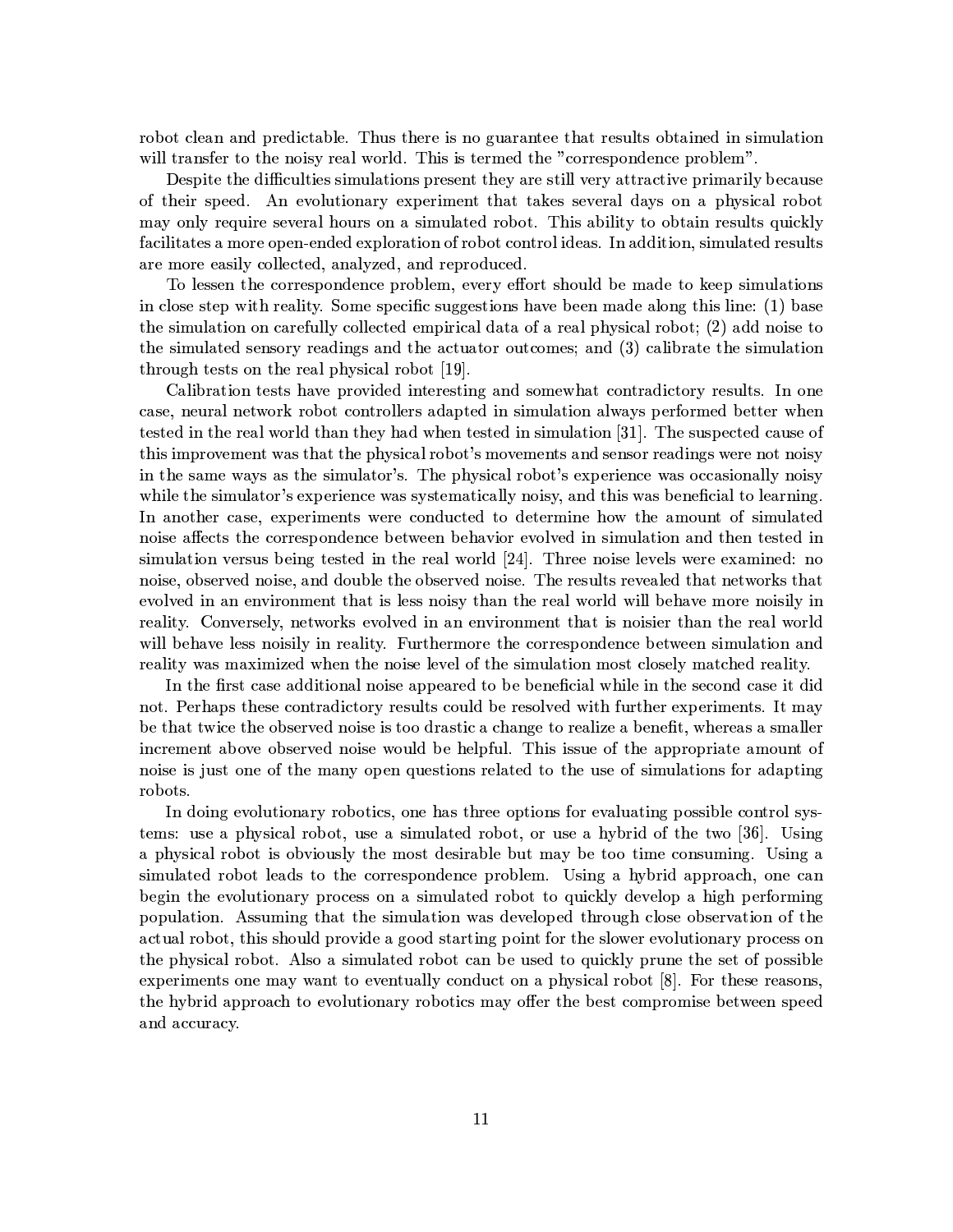#### Domain Knowledge  $\mathbf{5}$

The role of domain knowledge in evolutionary robotics can be viewed as a continuum. At one extreme, robots can have complete domain knowledge and require no ability to adapt, while at the other extreme robots can have no domain knowledge and be seen as tabula rasa systems. At a recent workshop on robot learning, most of the research presented incorporated a substantial amount of domain knowledge. [21]. Many of the presenters argued that to construct a successful robotic system, learning must be limited in use to portions of the system where the designer's knowledge is too sketchy to engineer a solution. Learning from scratch was seen as too inefficient for any problem of reasonable complexity.

A middle ground along this continuum is an approach that treats knowledge acquisition as a cooperative effort between the human engineer and the robot itself [17]. Grefenstette developed an evolutionary method known as SAMUEL, which stands for Strategy Acquisition Method Using Empirical Learning [16]. SAMUEL is an evolutionary process that develops entire behaviors which are defined as sets of rules. The rules are expressed in a high-level language to make it easy to incorporate existing knowledge and to make it easy to understand the results of learning. The initial population of behaviors are not random but consist of a variety of rule sets including human generated ones and automatically generated variants of these. By seeding the initial population, it is hoped that the search space will be usefully constrained thus leading to faster search times (refer back to Section 3.3 for another example of this). Another technique used to constrain the search space, is the creation of virtual sensors. For instance, rather than basing rules on sixteen raw sonar values, one could create four virtual sensors—left, forward, right, and backward—which combine the raw values in a meaningful way.

Although beginning with a significant amount of domain knowledge seems more practical there may be a disadvantage. By imposing our perspective on the learning problem we may actually make it harder. Nolfi argues that a designer views a robot task from an observer's point of view or a *distal* perspective, but a robot must solve the task in terms of its sensorimotor system or a *proximal* perspective [35]. There may be no simple mapping from the distal perspective to the proximal perspective. For instance, consider the trash collection task described in Section 3.2. One distal description of this task is the following:

- 1. Explore the environment avoiding walls.
- 2. Recognize trash and approach it for pickup.
- 3. Pickup trash.
- 4. Move towards a wall avoiding other trash.
- 5. Release trash over the wall.

Recall that the Khepera robot used in these experiments only had access to infra-red sensors. Using human vision (the distal perspective) it is a simple matter to distinguish a wall from trash, but using the robot's infra-red sensors (the proximal perspective) it is not. For the robot, these two objects can only be distinguished from a relatively small number of close positions. Thus a modular division of the task into distal subtasks such as "move towards a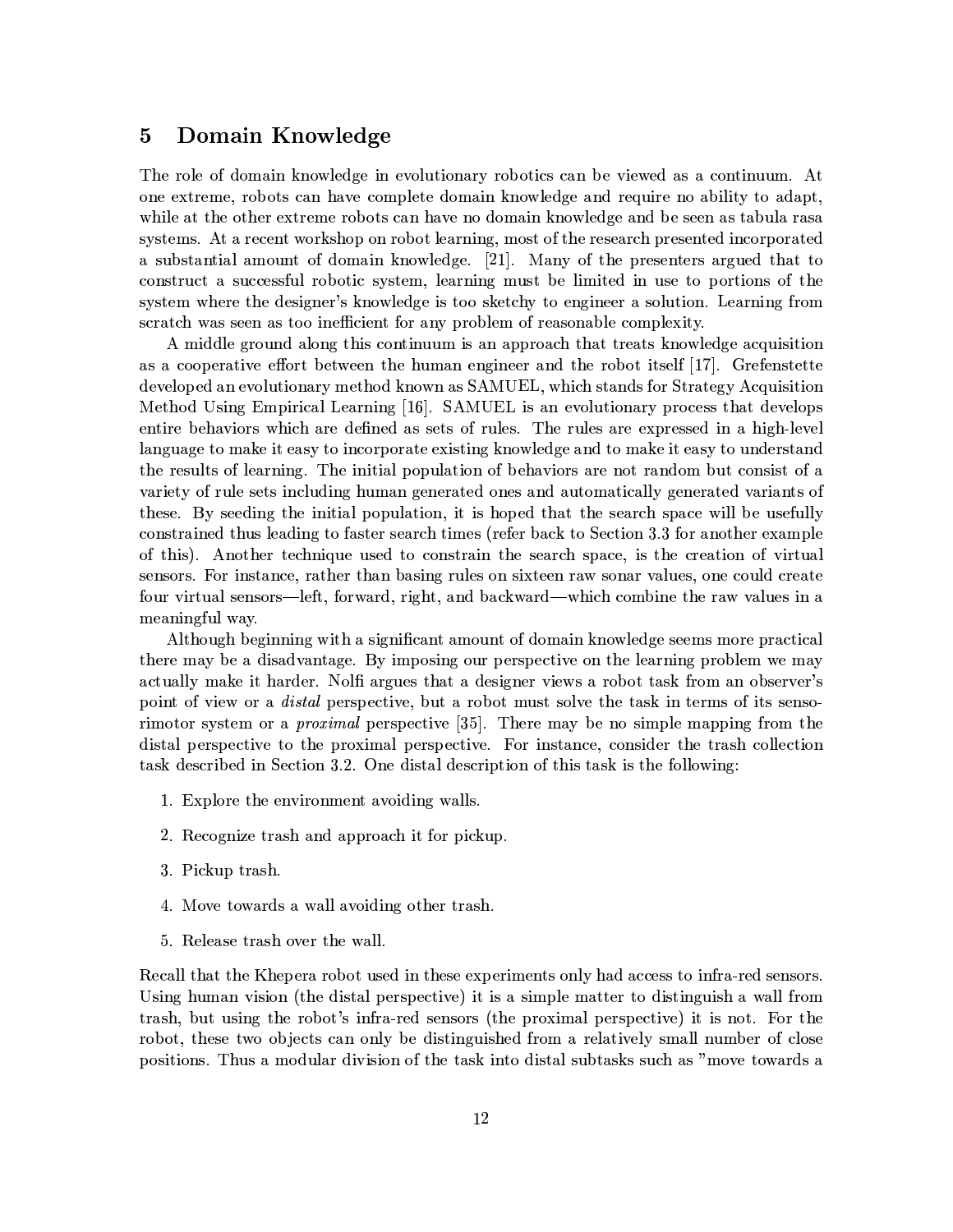wall avoiding other trash" is not viable because trash and walls appear the same except from a very local view.

It has been argued that artificial neural networks offer one of the most promising means for investigating robot control because they allow the task demands rather than the designer's biases to be the primary force in shaping the system's development [29]. Yet the designer still has an important role to play in the evolutionary process which includes: determining what aspects of the neural network will be operated on by evolution, the input and output representations, the robot's physical characteristics (which could also be manipulated by evolution), and the robot's environment. After this adaptive process has been set in motion and a successful control system has been produced, its method must be dissected to understand the underlying control principles. The use of evolutionary computation with neural networks inverts the classical order of problem solving in which a high-level understanding comes first and closely guides the search for algorithms [4]. Through the evolution of neural network controllers a solution to the task emerges which is not simply a product of the designer's understanding of the domain.

#### 6 **Future Trends in Robotics**

Hans Moravec likens today's robots to simple invertebrates in the global evolutionary sense [34]. He predicts that in the next decade robots should improve to the level of reptiles and within 50 years to the level of mammals. One of the crucial impediments to modeling adaptive behavior in robots, besides the lack of modeling techniques, has been the size and speed of computers. Employing evolutionary techniques for developing neural network based controllers is computationally expensive. Significant progress has been made recently partly due to continuing exponential increase in the computational resources. As Moravec points out, the amount of computational power that a dollar can purchase has increased thousandfold every two decades since the beginning of the century. There has been a trillionfold decline in the cost of computation. If this trend continues, as seems to be the case at present, Moravec predicts that the computational power required for a humanlike robot would be available in a \$10 million super computer before 2010 and in a \$1000 personal computer by the year 2030.

Work on a humanlike robot has already begun at MIT with the COG project [2]. Their approach is to build a humanoid robot that develops and acts in the real world in the same way that humans develop and act. This human-inspired development plan has so far led to the incorporation of several behaviors: the arms have grasping, withdrawal, and reflexes like those of a child; the arms also have adaptive spring-like behavior; the arms follow smooth motion trajectories; the eyes have foveation behavior that can be used to coordinate hand-eye movements in reaching for objects; and the eyes and the head exhibit saccading motion and gaze control [10, 28]. Even though COG's performance today is below those of conventional robots, it is expected that the developmental approach will eventually pay off. Most of the models incorporated in Cog are based on biological models.

It has been suggested that the combination of artificial intelligence with evolutionary computation represents one of the most innovative research directions that may lead to the development of efficient, robust, and easy-to-use solutions to complex real-world problems [1]. Given the incredible computational power at hand, it is becoming increasingly attractive to experiment with evolutionary methods in robots. Onboard computers in mobile systems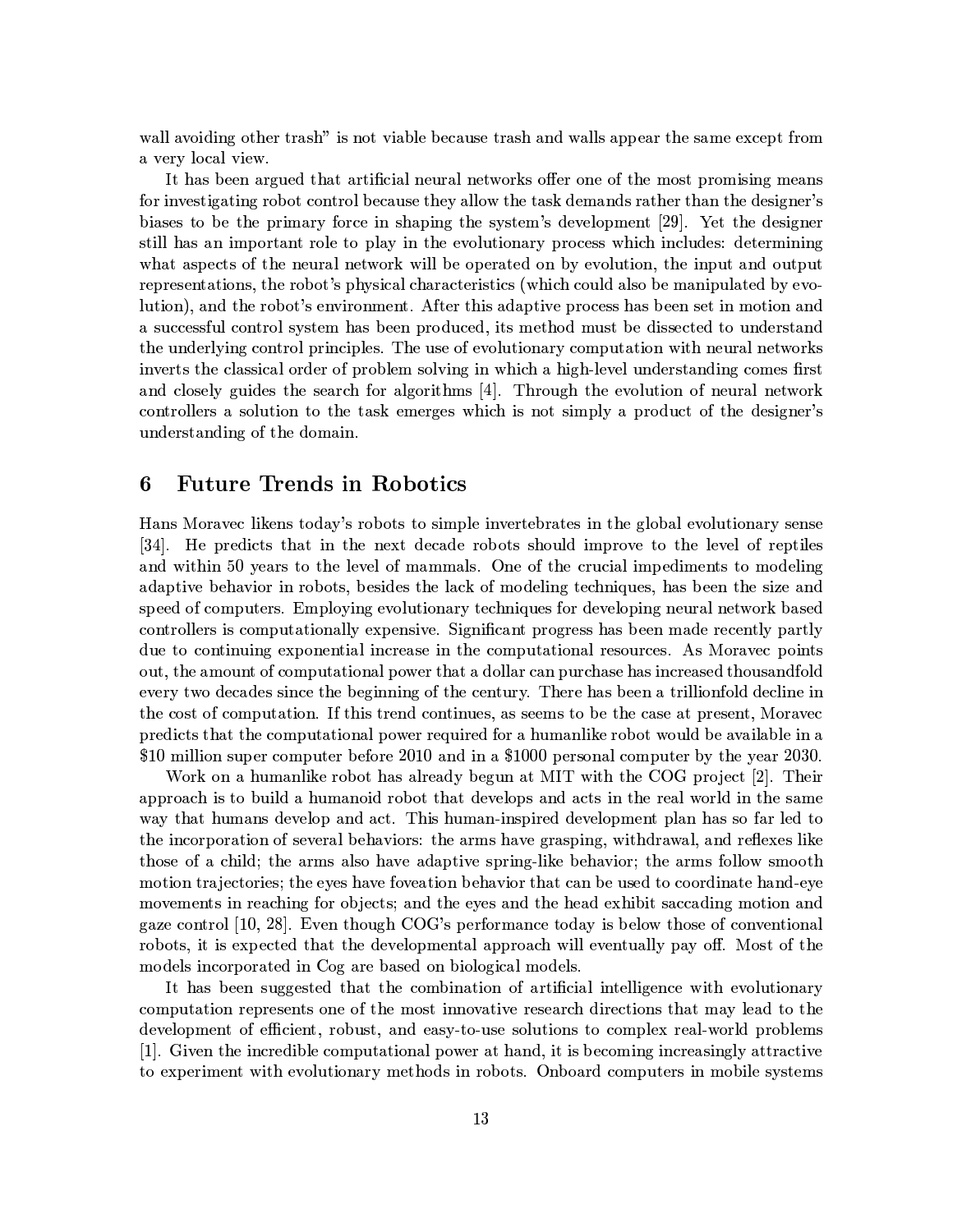are now powerful enough to run experiments in real-time, but simulations will probably still continue to play a role for some time. It is also becoming feasible to incorporate robotics into school and college curricula [30]. As robots become less expensive and more prevalent we should expect rapid innovations in the future.

## References

- [1] T. Back, U. Hammel, and H. Schwefel. Evolutionary computation: Comments on the history and current state. IEEE Transactions on Evolutionary Computation, 1(1):3-17, 1997.
- [2] R. Brooks and L. Stein. Building brains for bodies. Autonomous Robots,  $1(1)$ : 7-25, 1994.
- [3] S. Buluja. Evolution of an artificial neural network based autonomous land vehicle controller. IEEE Transactions on Systems, Man, and Cybernetcs-Part B: Cybernetics,  $26(3):450-463, 1996.$
- [4] A. Clark. Associative Engines: Connectionism, Concepts, and Representational Change. MIT Press, Cambridge, MA., 1993.
- [5] D. Cliff, I. Harvey, and P. Husbands. Explorations in evolutionary robotics. Adaptive *Behavior*,  $2(1):73-110$ , 1993.
- [6] D. Cliff, P. Husbands, J-A. Meyer, and S. Wilson, editors. Seeing the Light: Artificial Evolution, Real Vision, Cambridge, MA, 1994. MIT Press.
- [7] M. Colombetti and M. Dorigo. Behavior analysis and training-a methodology for behavior engineering. IEEE Transactions on Systems, Man, and Cybernetics-Part B: Cy $bernetics, 26(3):365-380, 1997.$
- [8] M. Dorigo and M. Colombetti. Precis of robot shaping: An experiment in behavior engineering. Adaptive Behavior,  $5(3/4):391-405$ , 1997.
- [9] J. Elman. Finding structure in time. *Cognitive Science*,  $14:179-212$ , 1990.
- [10] C. Ferrell. Orientation behavior using registered topographic maps. In From Animals to Animats: Proceedings of the Fifth International Conference on Simulation of Adaptive Behavior, 1996.
- [11] D. Floreano and F. Mondada. Automatic creation of an autonomous agent: Genetic evolution of a neural-network driven robot. In D. Cliff, P. Husbands, J-A. Meyer, and S. Wilson, editors, From Animals to Animats: Proceedings of the Third International Conference on Simulation of Adaptive Behavior, pages 421-430, Cambridge, MA, 1994. MIT Press.
- [12] D. Floreano and F. Mondada. Evolution of homing navigation in a real mobile robot. IEEE Transactions of Systems, Man, and Cybernetics-Part B: Cybernetics, 26(3):396– 407, 1996.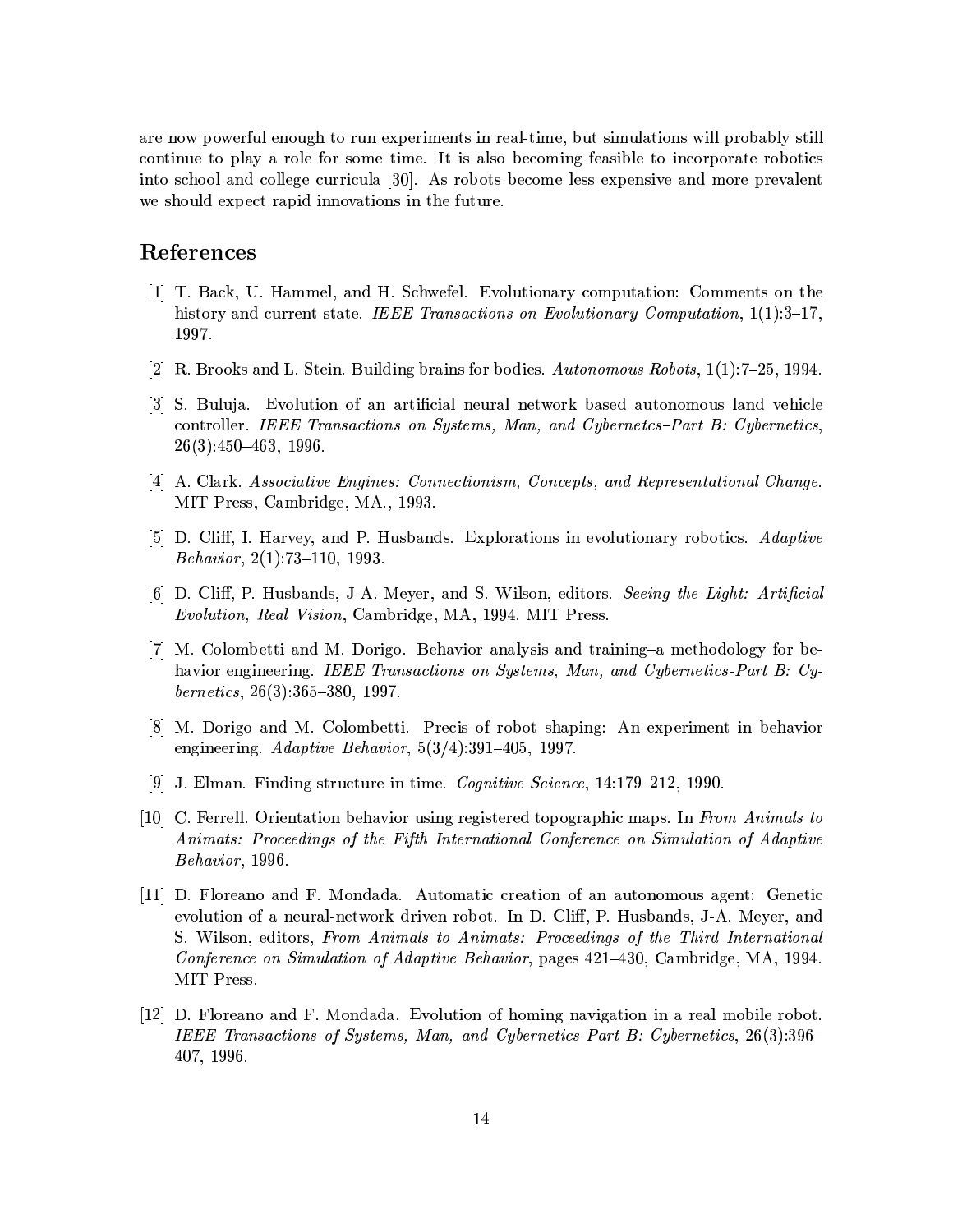- Genetic Algorithms in Search Optimization, and Machine Learning.  $[13]$  D. Goldberg. Addison-Wesley Publishing Company, New York, NY, 1989.
- [14] F. Gomez and R. Miikkulainen. Incremental evolution of complex general behavior.  $Adaptive\ Behavior, 5(3-4):317-342, 1997.$
- [15] J. Grefenstette. The evolution of strategies for multi-agent environments. Adaptive *Behavior*,  $1(1):65-90$ , 1992.
- [16] J. Grefenstette, C. Ramsey, and A. Schultz. Learning sequential decision rules using simulation models and competition. *Machine Learning*,  $5(4):355-381$ , 1990.
- [17] J. Grefenstette and A. Schultz. An evolutionary approach to learning in robots. Naval Research Laboratory Technical Report AIC-94-014, 1994.
- [18] I. Harvey. Evolutionary robotics and SAGA: The case for hill crawling and tournament selection. In C. Langton, editor, *Artificial Life III*, pages 299–326. Addison Wesley, Reading, MA, 1993.
- [19] I. Harvey, P. Husbands, and D. Cliff. Issues in evolutionary robotics. In J-A. Meyer, H. Roitblat, and S. Wilson, editors, From Animals to Animats: Proceedings of the Second International Conference on Simulation of Adaptive Behavior, pages 364–373, Cambridge, MA, 1993. MIT Press.
- [20] H. Hexmoor, D. KortenKamp, and I. Horswill. Software architectures for hardware agents. Journal of Experimental and Theoretical Artificial Intelligence, 9:147-156, 1997.
- [21] H. Hexmoor and L. Meeden. Learning in autonomous robots: A summary of the 1996 robolearn workshop. Knowledge Engineering Review, 11(1), 1997.
- [22] J. Holland. Adaptation in Natural and Artificial Systems. University of Michigan Press, Ann Arbor, MI, 1975.
- [23] P. Husbands, I. Harvey, D. Cliff, and G. Miller. Artificial evolution: A new path for artificial intelligence? *Brain and Cognition*, 34:130-159, 1997.
- [24] N. Jakobi, P. Husbands, and I. Harvey. Noise and the reality gap: The use of simulation in evolutionary robotics. In F. Moran, A. Moreno, J. Merelo, and P. Chacon, editors, Advances in Artificial Life: Proceedings of the Thrid European Conference on Artificial Life, pages  $704-720$ . Springer-Verlag, 1995.
- [25] T. Jochem and D. Pomerleau. Life in the fast lane: The evolution of an adaptive vehicle control system. AI Magazine,  $17(2)$ :11-50, 1996.
- [26] J. Koza, Genetic Programming: On the Programming of Computers by Means of Natural Selection. MIT Press, Cambridge, MA, 1992.
- [27] Brady M. and H. Huosheng. Software and hardware architectures of advanced mobile robots for manufacturing. Journal of Experimental and Theoretical Artificial Intelligence,  $9:257-276, 1997.$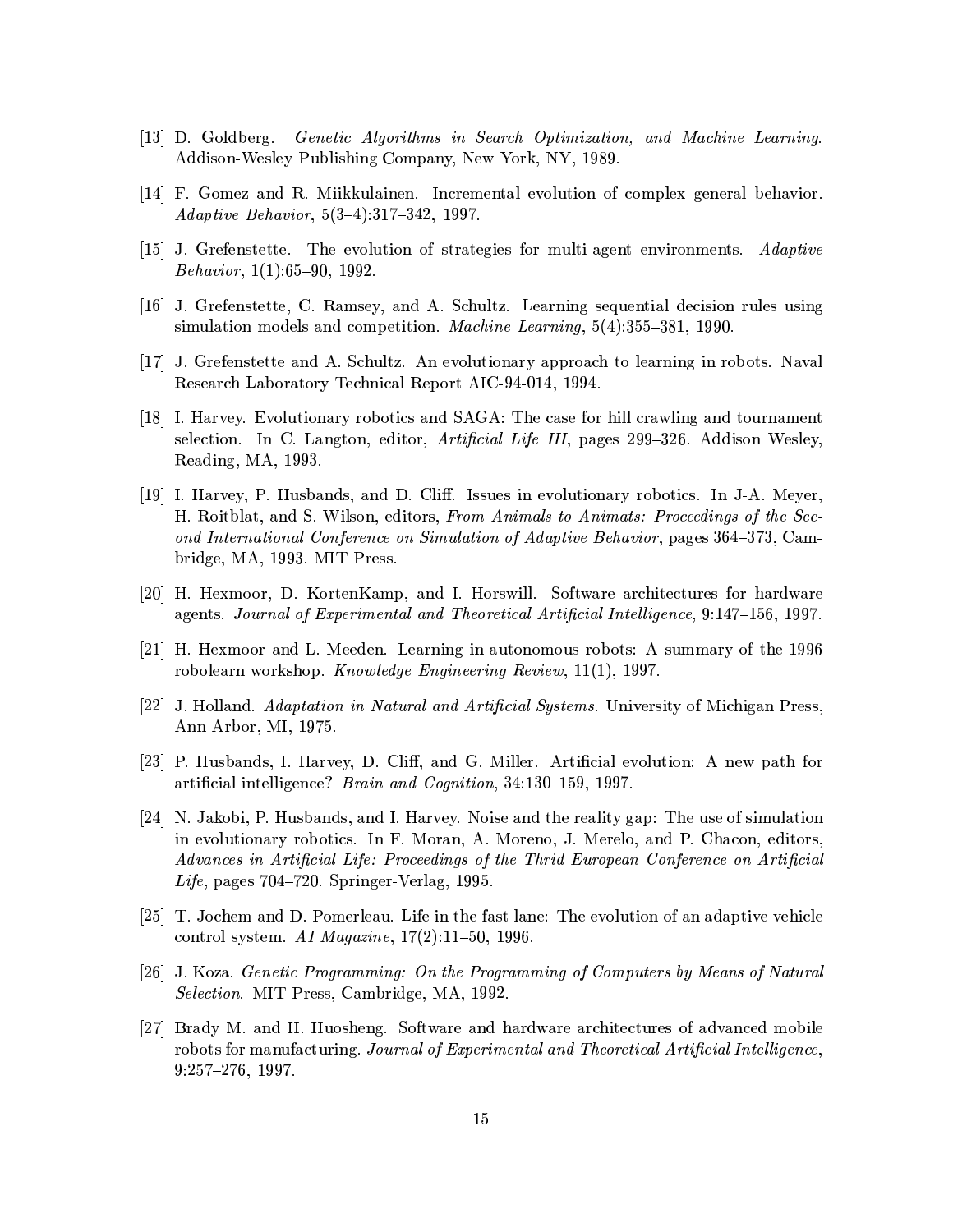- [28] M. Marjanovic, B. Scassellati, and M. Williamson. Self-taught visually guided pointing for a humanoid robot. In From Animals to Animats: Proceedings of the Fifth International Conference on Simulation of Adaptive Behavior, 1996.
- [29] L. Meeden. An incremental approach to developing intelligent neural network controllers for robots. IEEE Transactions on Systems, Man, and Cybernetics-Part B: Cybernetics,  $26(3):474-485, 1996.$
- [30] L. Meeden. Using robotics as an introduction to computer science. In J. Stewman, editor, Proceedings of the Ninth Florida Artificial Intelligence Research Symposium, pages 473– 477, 1996.
- [31] L. Meeden, G. McGraw, and D. Blank. Emergent control and planning in an autonomous vehicle. In Proceedings of the Fifteenth Annual Meeting of the Cognitive Science Society. pages 735-740, Hillsdale, NJ, 1993. Lawrence Erlbaum Associates.
- [32] M. Mitchell. An Introduction to Genetic Algorithms. MIT Press, Cambridge, MA, 1996.
- [33] R. Mondada, E. Franzi, and P. Ienne. Mobile robot miniturization: A tool for investigation in control algorithms. In Proceedings of the Thrid International Symposium on *Experimental Robots*, Kytoto, Japan, 1993.
- [34] H. Morvac. The universal robot. In C. Pickover, editor, *Visions of the Future: Art*, *Technology and Computing in the Twenty-First Century*, pages 65–73. St. Martin's Press, New York, NY, 1992.
- [35] S. Nolfi. Using emergent modularity to develop control systems for mobile robots. Adap*tive Behavior*,  $5(3-4):343-363$ , 1997.
- [36] S. Nolfi, D. Floreano, O. Miglino, and F. Mondada. How to evolve autonomous robots: Different approaches in evolutionary robotics. In R. Brooks and P. Maes, editors, Artificial Live IV: Proceedings of the Fourth International Workshop on the Synthesis and Simulation of Living Systems, pages 190–197, Cambridge, MA, 1994. MIT Press.
- [37] P. Nordin and W. Banzhaf. An on-line method to evolve behavior and to control a miniature robot in real time with genetic programming. Adaptive Behavior,  $5(2)$ :107– 140, 1997.
- [38] D. Pomerleau. Neural Network Perception for Mobile Robot Guidance. Kluwer, Norwell, MA, 1993.
- [39] A. Ram, G. Boone, R. Arkin, and M. Pearce. Using genetic algorithms to learn reactive control parameters for autonomous robotic navigation. Adaptive Behavior,  $2(3):277-305$ , 1994.
- [40] C. Reynolds. Evolution of corridor following behavior in a noisy world. In D. Cliff, P. Husbands, J-A. Meyer, and S. Wilson, editors, From Animals to Animats: Proceedings of the Third International Conference on Simulation of Adaptive Behavior, pages 402– 410, Cambridge, MA, 1994. MIT Press.